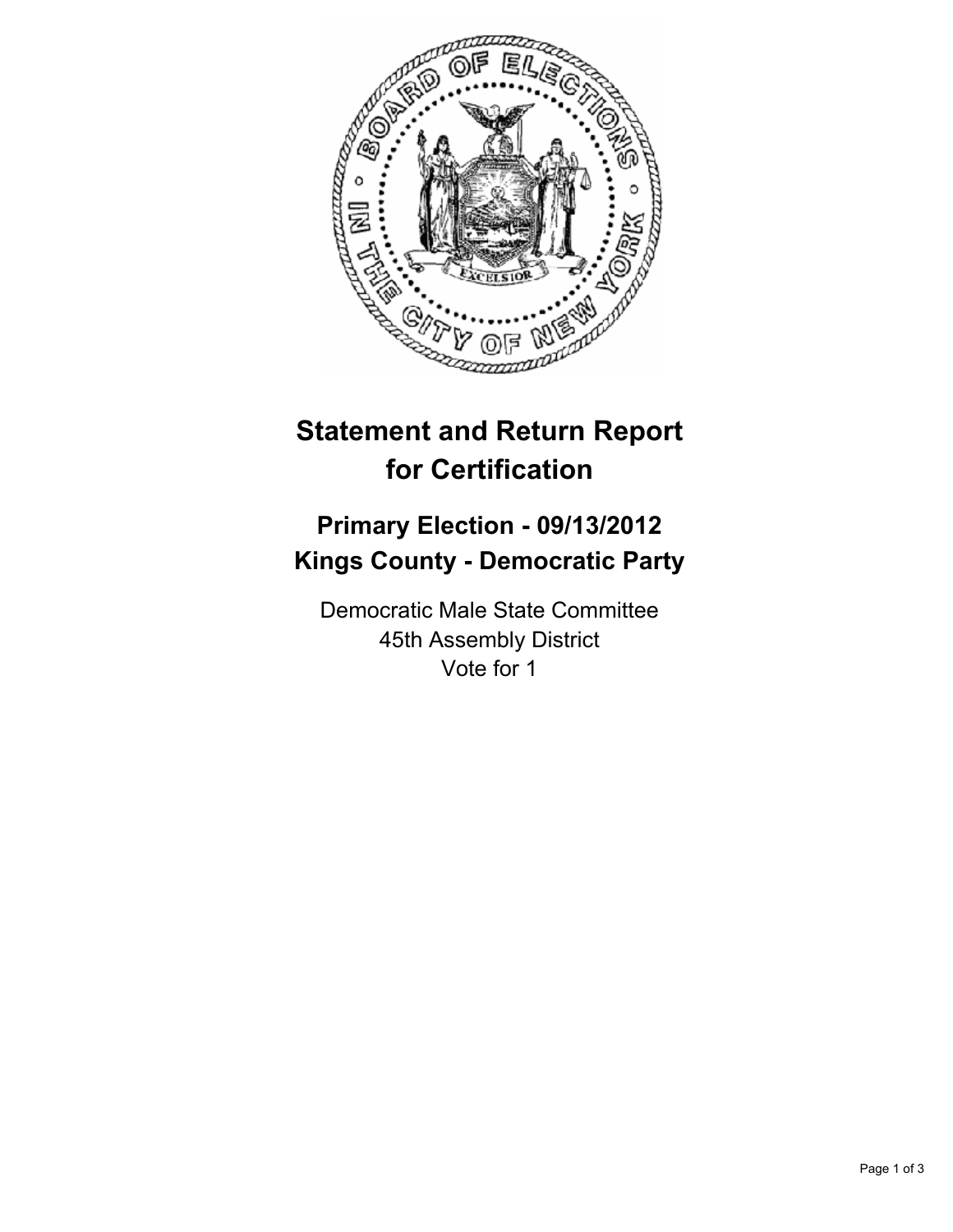

## **Assembly District 45**

| <b>PUBLIC COUNTER</b>                                    | 3,397          |
|----------------------------------------------------------|----------------|
| <b>EMERGENCY</b>                                         | 0              |
| ABSENTEE/MILITARY                                        | 216            |
| <b>FEDERAL</b>                                           | 0              |
| SPECIAL PRESIDENTIAL                                     | 0              |
| <b>AFFIDAVIT</b>                                         | 48             |
| <b>Total Ballots</b>                                     | 3,661          |
| Less - Inapplicable Federal/Special Presidential Ballots | 0              |
| <b>Total Applicable Ballots</b>                          | 3,661          |
| MICHAEL R. GELLER                                        | 1,237          |
| <b>ARI KAGAN</b>                                         | 1,932          |
| ANTHONY WEINER (WRITE-IN)                                | 2              |
| BEN AKSELROD (WRITE-IN)                                  | 1              |
| BILL CLINTON (WRITE-IN)                                  | 1              |
| DOV HIKIND (WRITE-IN)                                    | 1              |
| JIM WILLIS (WRITE-IN)                                    | 1              |
| MARTIN WERL (WRITE-IN)                                   | 1              |
| MARTY MARKOWITZ (WRITE-IN)                               | $\overline{2}$ |
| PEREL MORGULIS (WRITE-IN)                                | 1              |
| RUSSELL GALLO (WRITE-IN)                                 | $\overline{2}$ |
| UNATTRIBUTABLE WRITE-IN (WRITE-IN)                       | 9              |
| ZEN YOURMAN (WRITE-IN)                                   | 1              |
| <b>Total Votes</b>                                       | 3,191          |
| Unrecorded                                               | 470            |